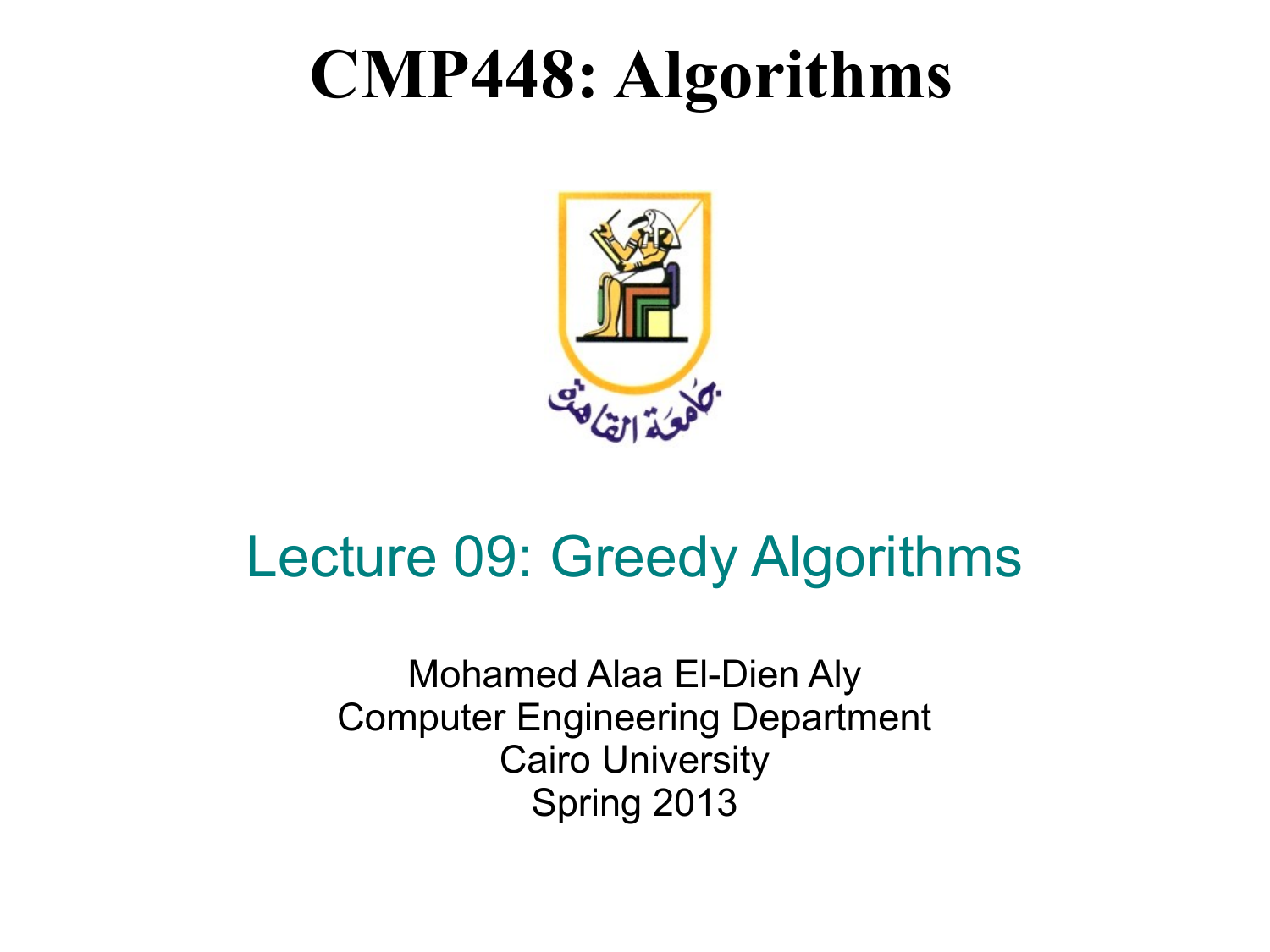## **Agenda**

- Knapsack Problem
	- Dynamic Programming Algorithm
	- Greedy Algorithm
- Greedy Algorithm Properties

**Acknowledgment**

A lot of slides adapted from the slides of Erik Demaine, Charles Leiserson, and David Luebke.

**Mohamed Aly – CMP448 Spring 2013 Computer Engineering, Cairo University 2/27**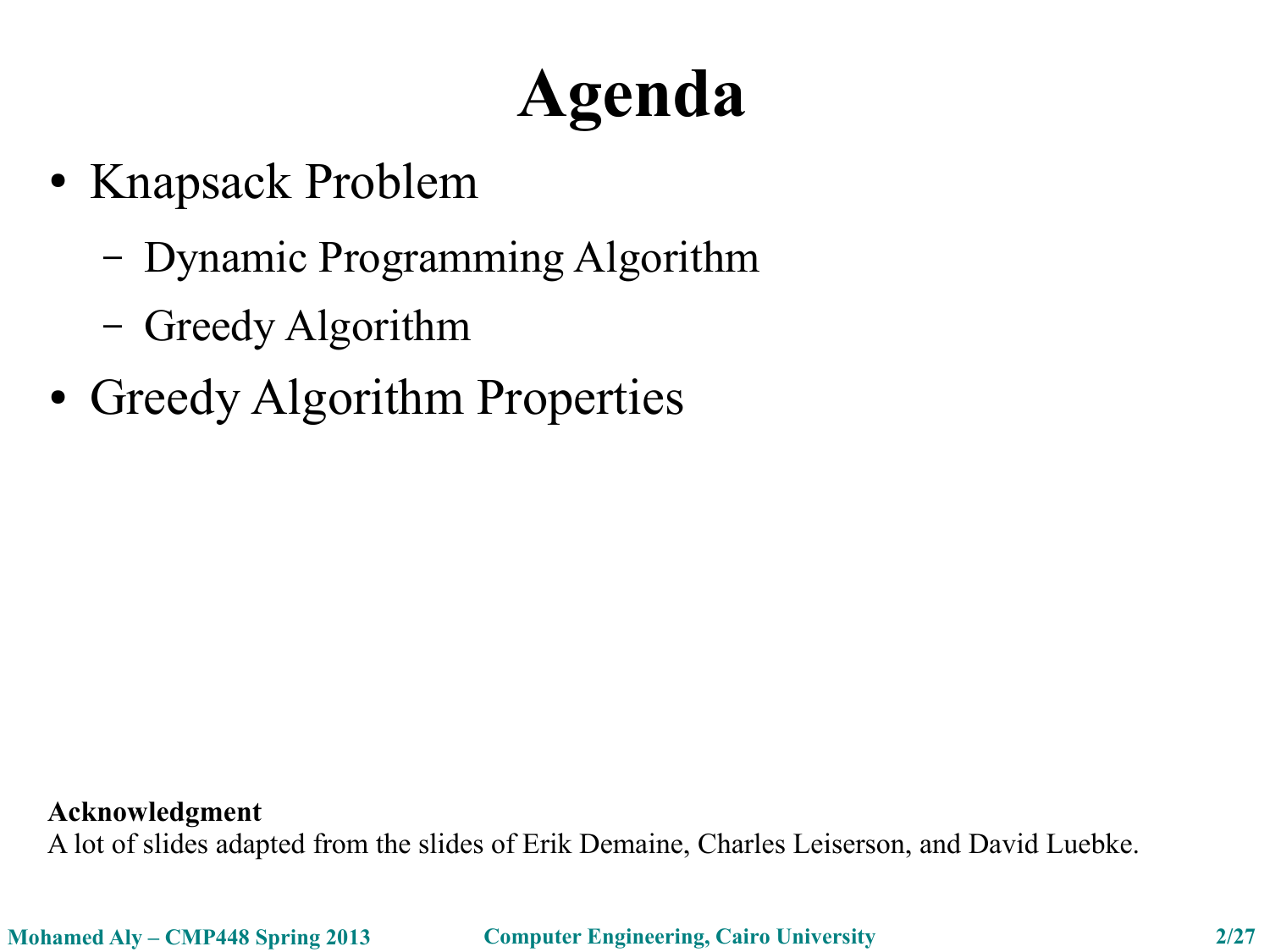## **Knapsack Problem**

A thief has a knapsack of limited capacity *W*, and wants to pack it with items that have as much value as possible such that the total weight does not exceed the knapsack's capacity.

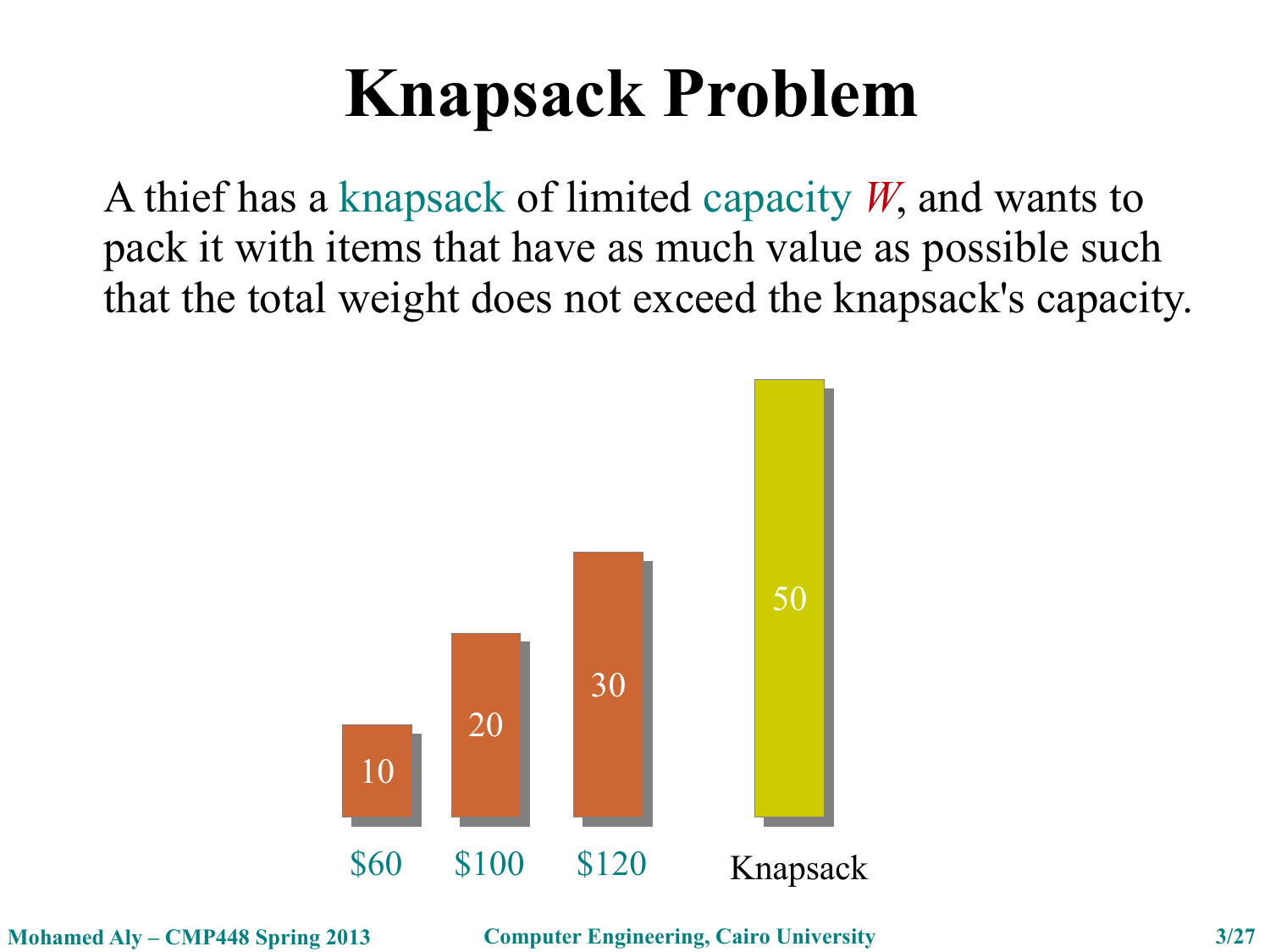### **Knapsack Problem**

Two types:

- 1. 0-1 Knapsack Problem: can only pack *whole* items
- 2. Fractional Knapsack: can pack *fractions* of items



**Mohamed Aly – CMP448 Spring 2013 Computer Engineering, Cairo University 4/27**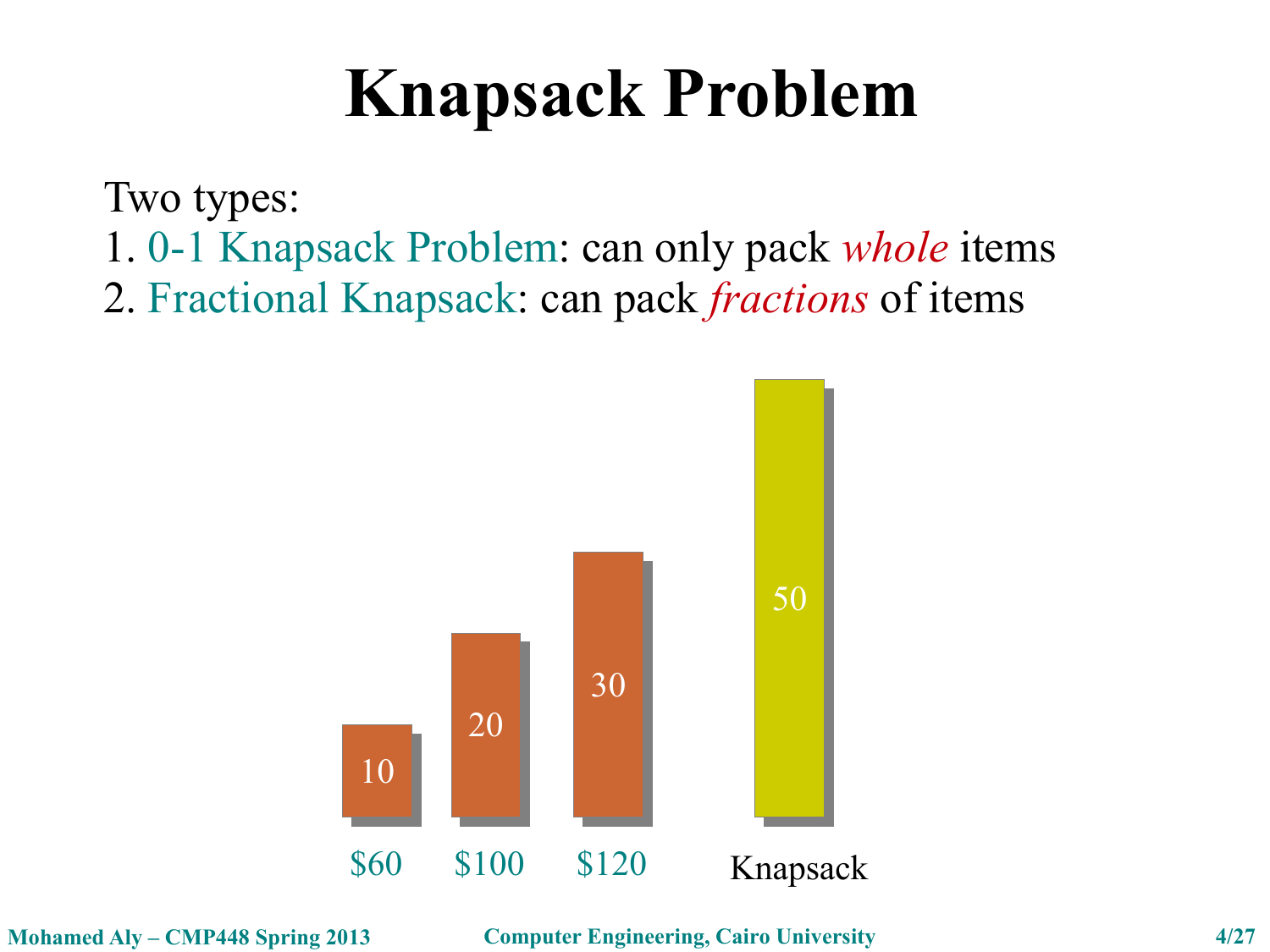## **0-1 Knapsack Problem**

Given a knapsack with capacity *W* and a set *S* of *n* items each with weight  $w_i$  and value  $b_i$ , all integers.

Problem: Find the subset of items to put in the knapsack to achieve maximum value.



**Mohamed Aly – CMP448 Spring 2013 Computer Engineering, Cairo University 5/27**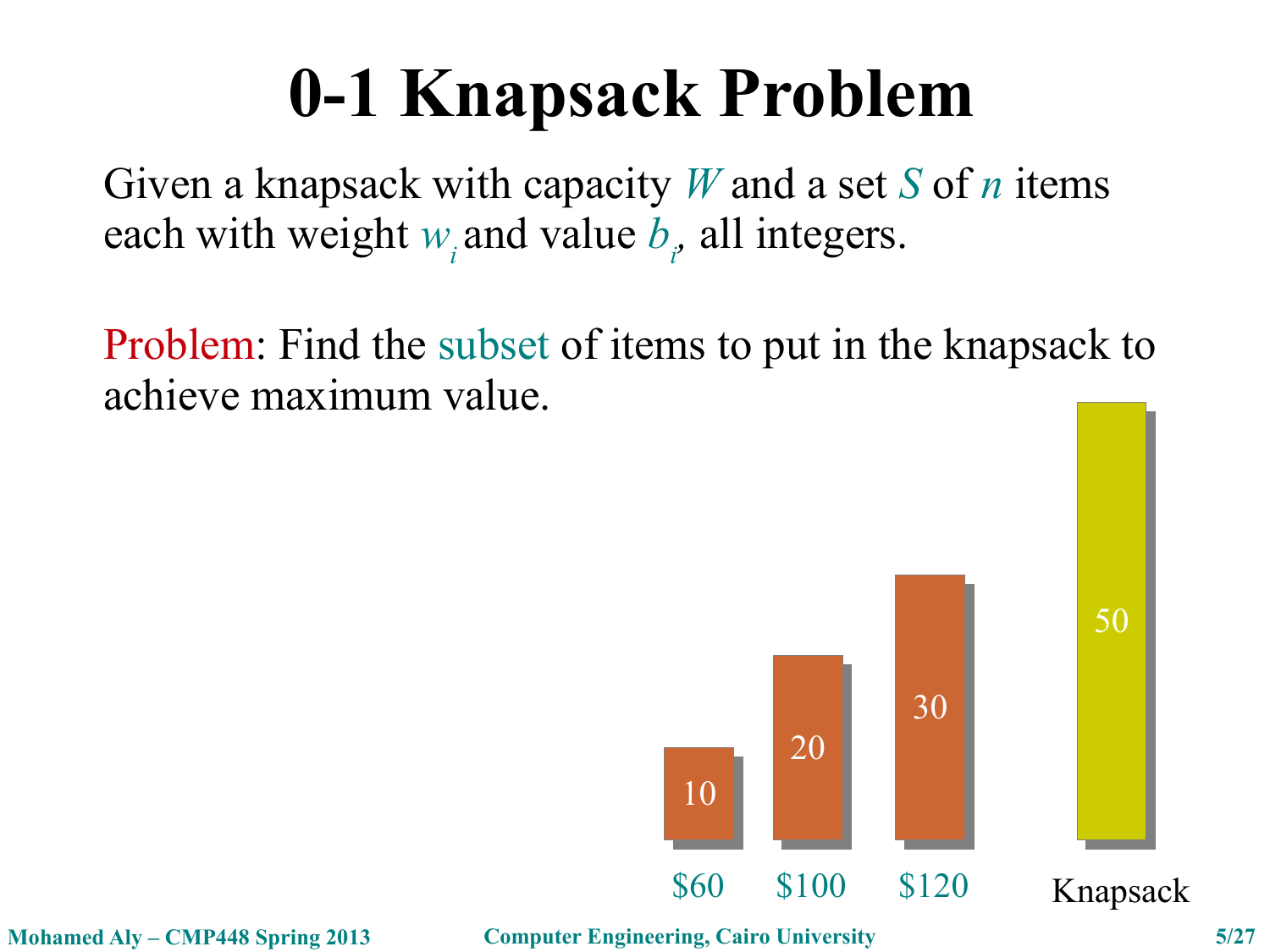## **0-1 Knapsack Problem**

Given a knapsack with capacity *W* and a set *S* of *n* items each with weight  $w_i$  and value  $b_i$ , all integers.

Problem: Find the subset of items to put in the knapsack to achieve maximum value.

**Mohamed Aly – CMP448 Spring 2013 Computer Engineering, Cairo University 6/27** Find  $x = [x_1, x_2, ..., x_n]$  where  $x_i \in \{0, 1\}$  indicates whether item *i* is included or not, such that  $x = \argmax_{x} \sum_{i} x_{i} b_{i}$  subject to  $\sum_{i} x_{i} w_{i} \leq W$ 10 10 20 20 30 30 \$60 \$100 \$120 50 50 Knapsack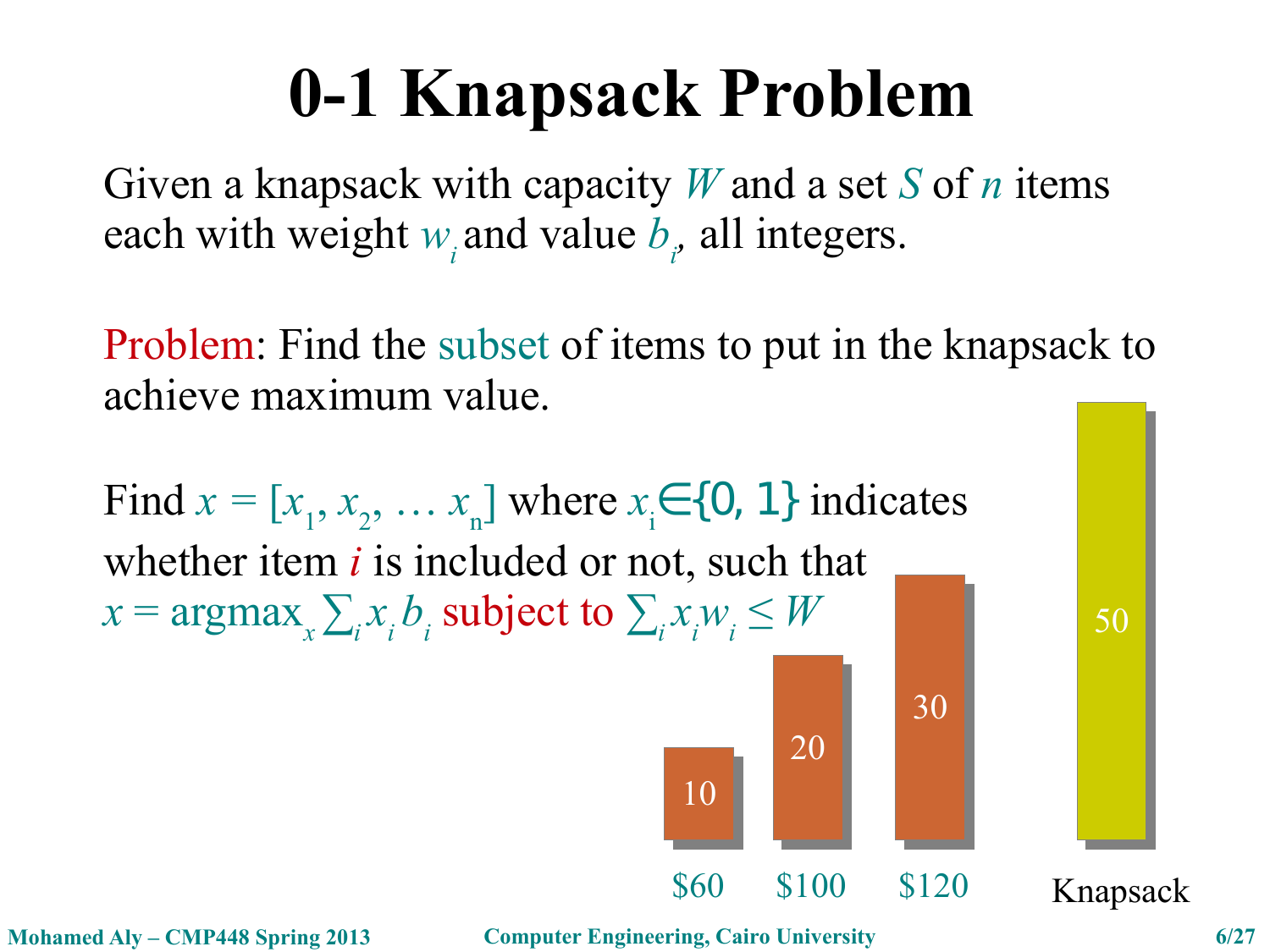## **Brute Force Approach**

Since we have *n* items, how many possible subsets? We have  $2^n$  possible subsets

Algorithm:

Enumerate all subsets, and find the one with maximum value that fits in the knapsack

Takes time *O*(2*<sup>n</sup>* )



**Mohamed Aly – CMP448 Spring 2013 Computer Engineering, Cairo University 7/27**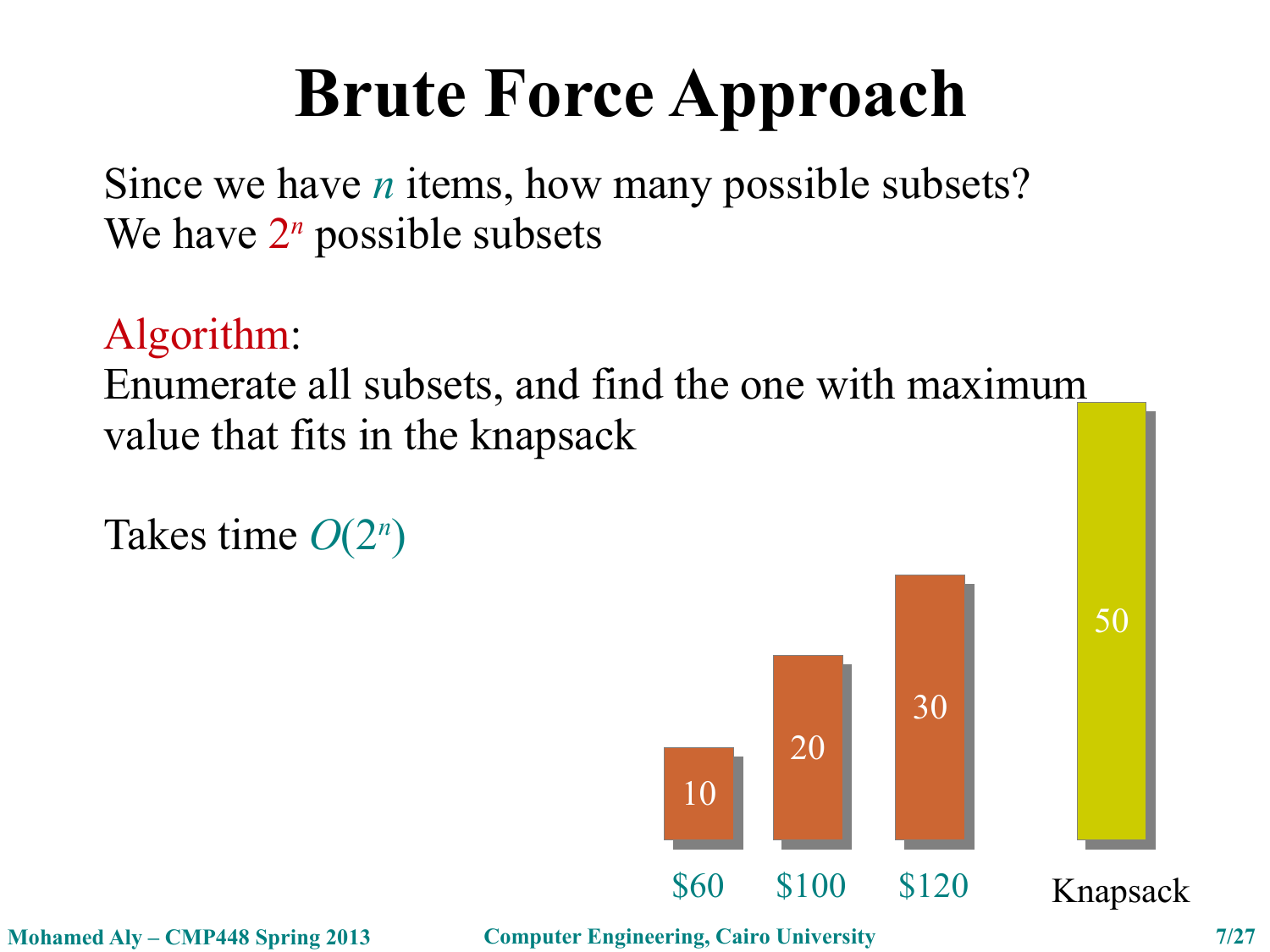# **Dynamic Programming Approach**

Remember, for dynamic programming we need:

#### 1. Optimal substructure

Solution to the problem contains optimal solutions to subproblems

#### 2. Overlapping subproblems

Few distinct subproblems that need to be solved over and over again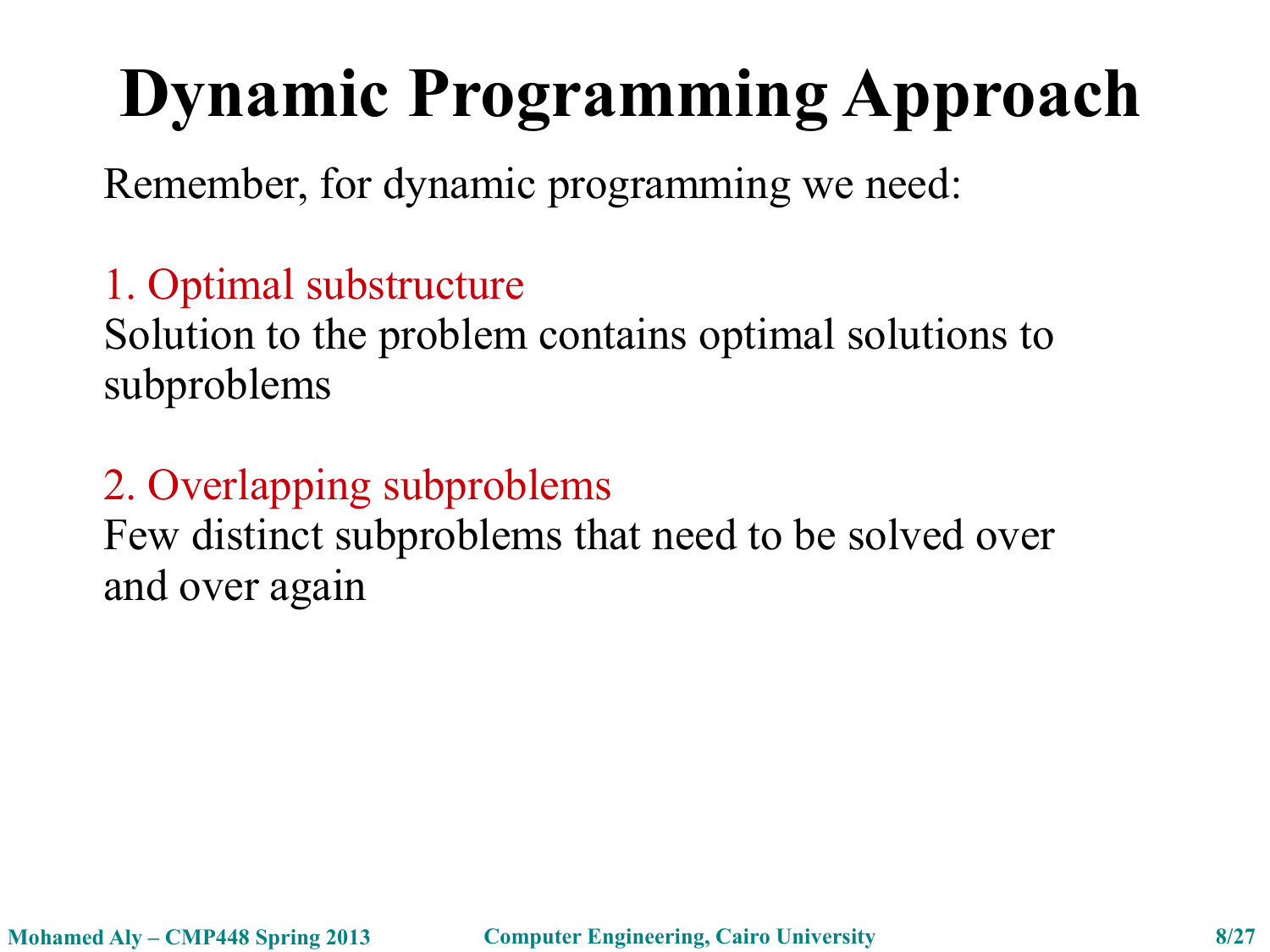Define *S<sup>k</sup>* to be the subset of items labeled 1 to *k*.

The subproblem would be to find the subset of  $S_k$  with *maximum* value  $B[k]$  that fits in the knapsack.

The solution to the main problem is the solution of  $S_n$ .

Question:

Can we describe the solution to the main problem in terms of solutions to subproblems (i.e. optimal substructure)?

Answer: No!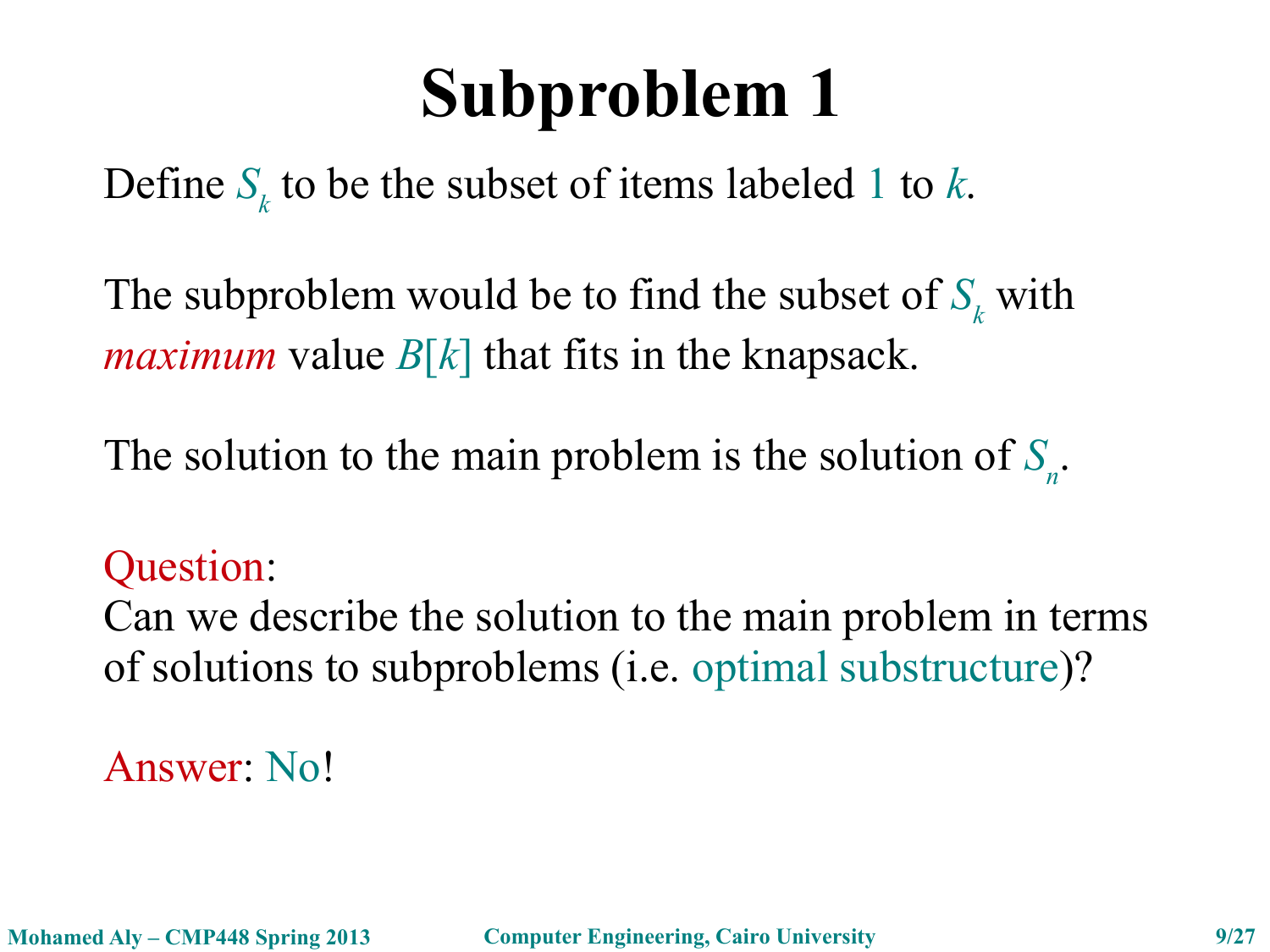

Optimal solution for  $S_4$  contains items  $\{1, 2, 3, 4\}$ with *weight* 14 and *value*  $B[4] = 20$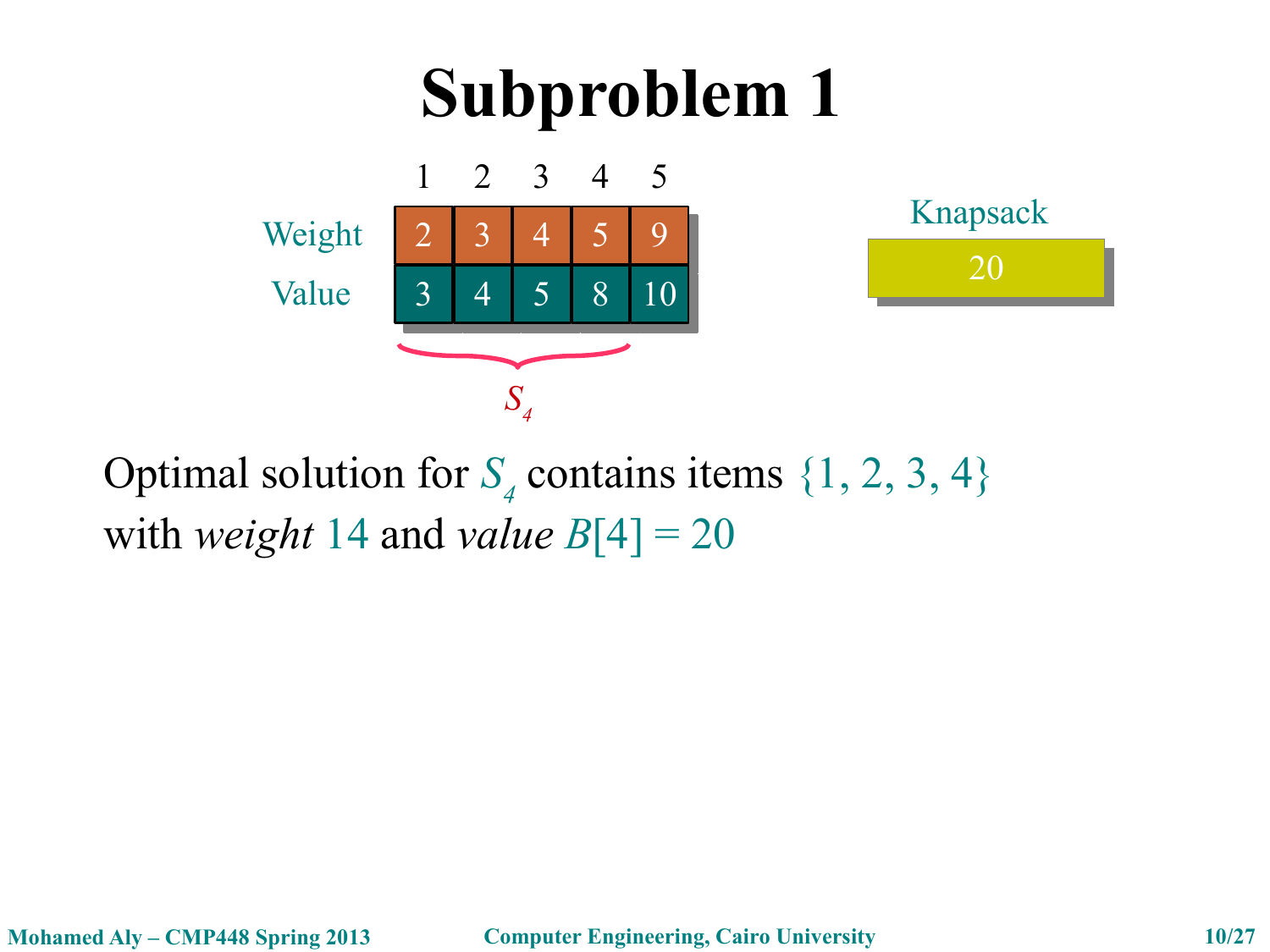

Optimal solution for  $S_4$  contains items  $\{1, 2, 3, 4\}$ with *weight* 14 and *value*  $B[4] = 20$ 

Optimal solution for  $S_5$  contains items  $\{1, 3, 4, 5\}$ with *weight* 20 and *value*  $B[5] = 26$ 

Solution to  $S_5$  does not contain solution to  $S_4$ !! Need another definition for the subproblem.

**Mohamed Aly – CMP448 Spring 2013 Computer Engineering, Cairo University 11/27**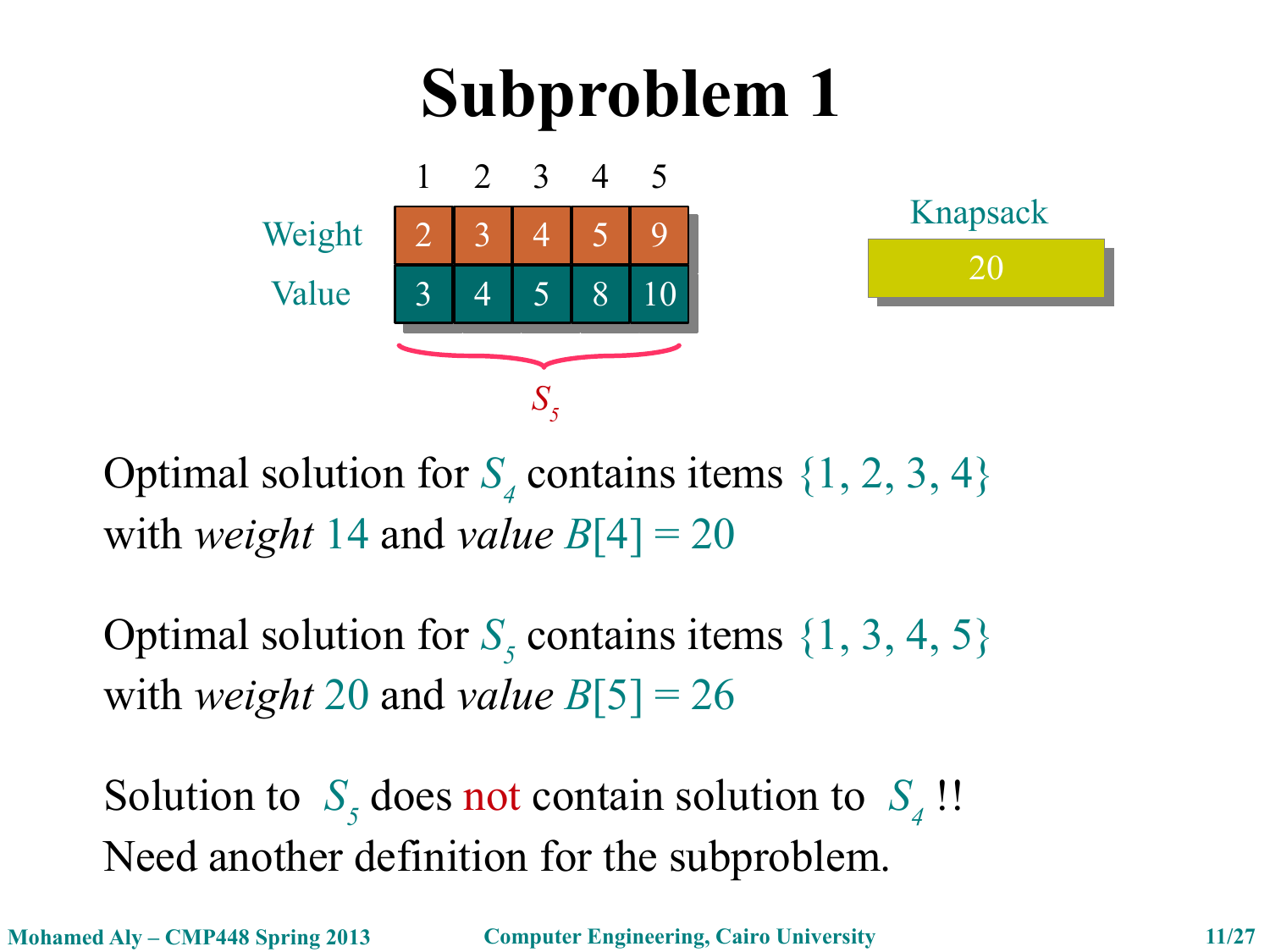Add another parameters *w* that defines the exact weight of the chosen subset.

Define *S<sup>k</sup>* to be the subset of items labeled 1 to *k*.

The subproblem would be to find the subset of  $S_k$  with *maximum* value that fits into a knapsack with weight *w*.

Define  $B[k, w]$  to be the maximum value attained by a subset in  $S_k$  with weight  $\leq w$ 

The solution to the main problem is *B*[*n*, *W*].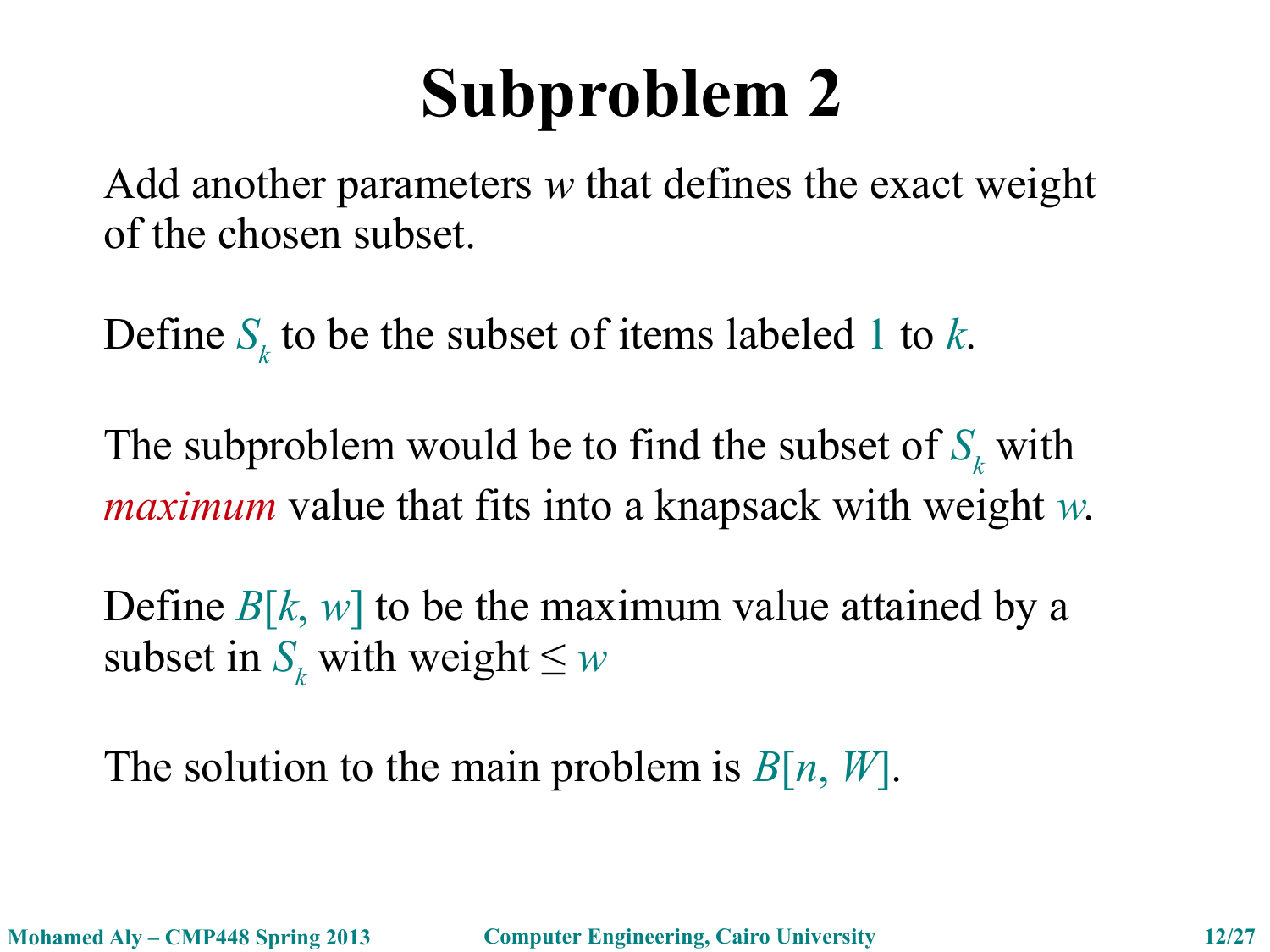### **Recursive Solution**

Assume you solved the problem for *B*[*k* - 1, *w*] and want check if item *k* should be added to the optimal solution:

$$
B[k, w] = \begin{cases} B[k-1, w] & \text{if } w_k > w \\ \max\left(B[k-1, w], B[k-1, w - w_k] + b_k\right) & \text{otherwise} \end{cases}
$$

In other words, the optimal solution to *B*[*k*, *w*] is either:

1.  $B[k-1, w]$  if item *k* does not fit in the knapsack with capacity *w* and then can not be part of the solution

2. The best of  $B[k-1, w]$  (without item k) or the value obtained by adding item  $k$  to  $B[k-1, w-w_k]$ 

Proof: exercise!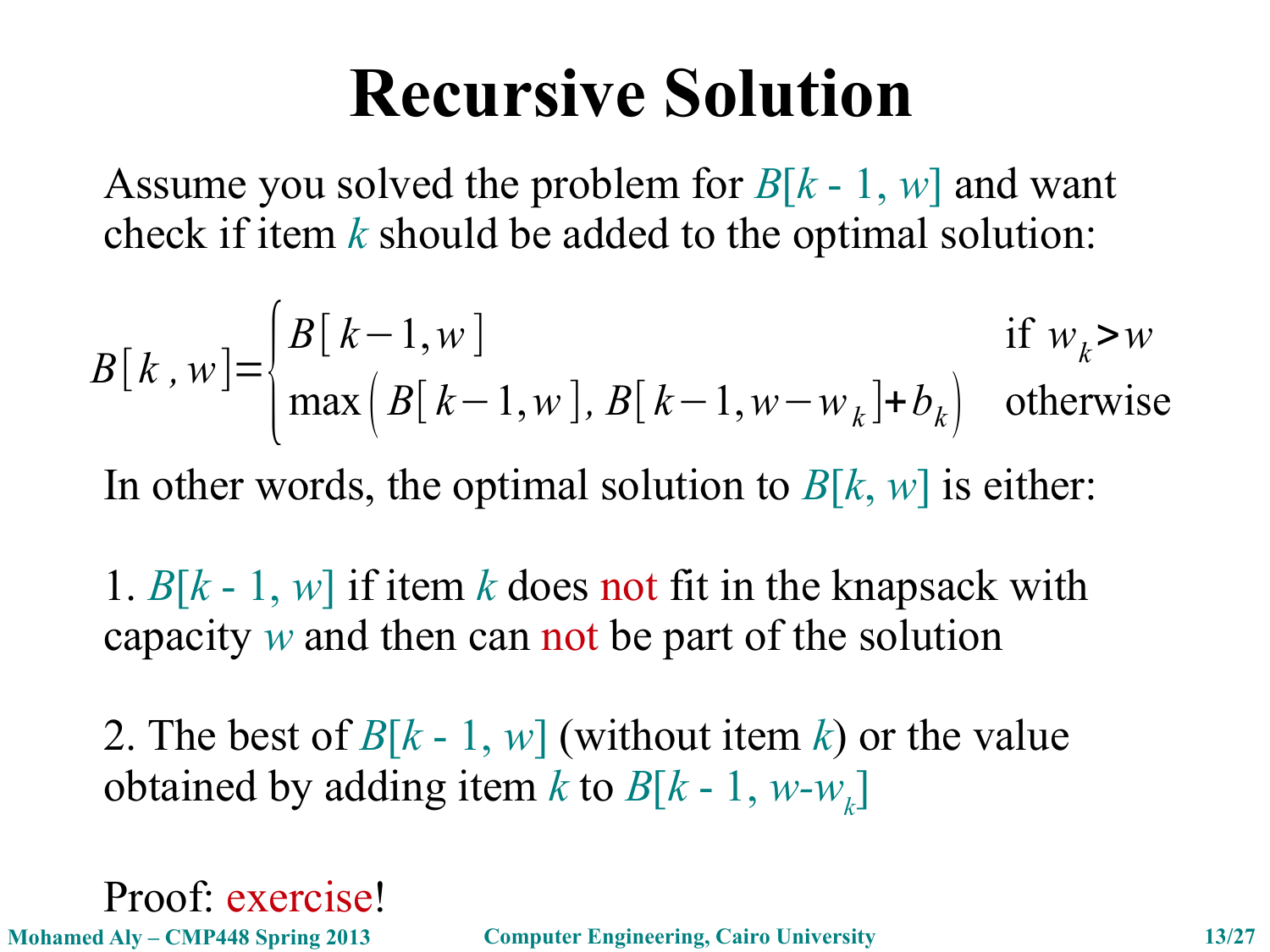### **Recursive Solution**

Top-down Solution

Knapsack(*B*, *k*, *w*) Knapsack(*B*, *k*, *w*) if  $w[k] > w$  $B[k, w] =$ Knapsack(*B, k-1, w*) else else *B*[ $k$ ,  $w$ ] = max{Knapsack( $B$ ,  $k$ -1,  $w$ ),  $Knapsack(B, k-1, w-w[k]) + b[k]$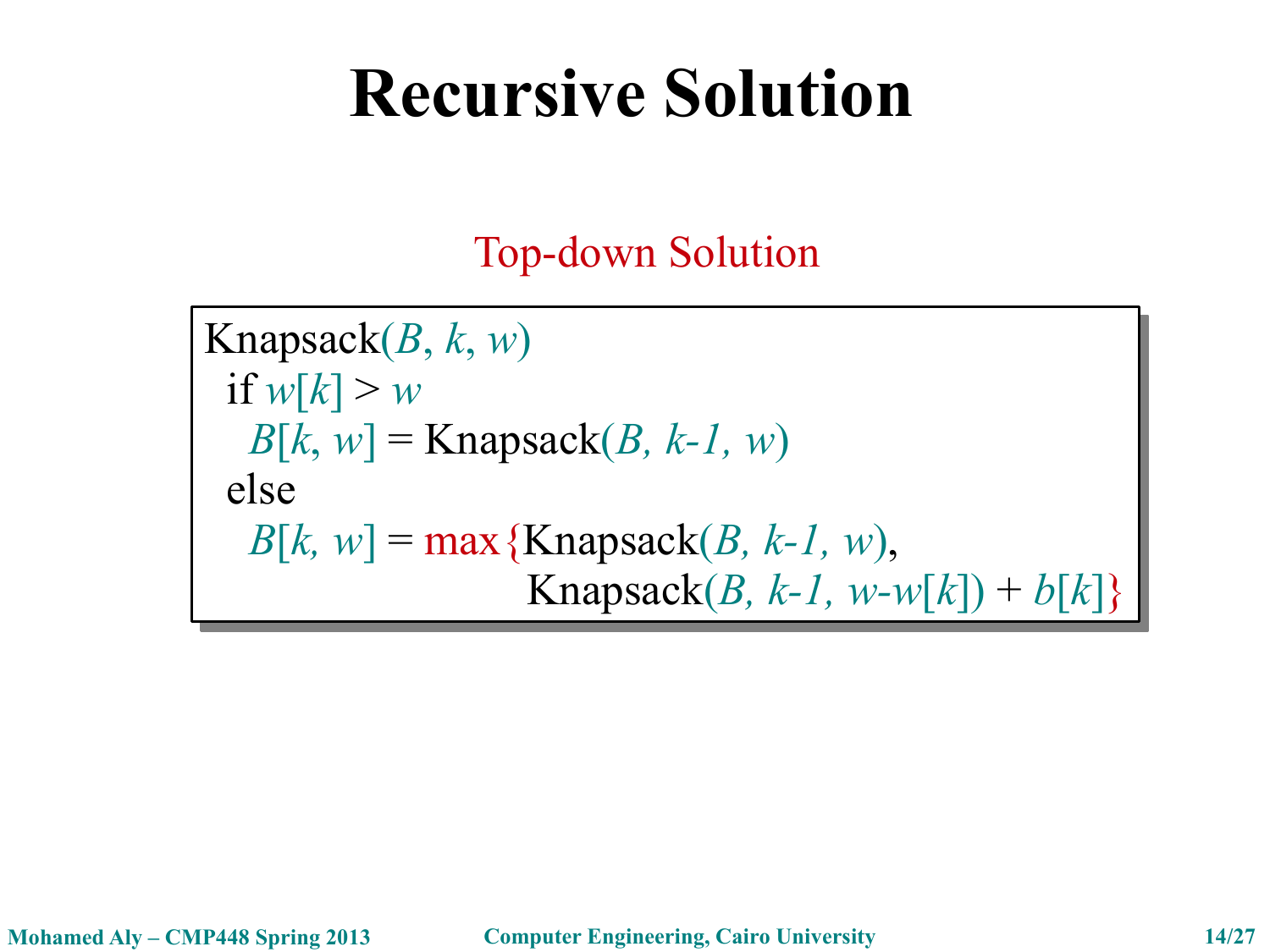## **Dynamic Programming Solution**

Bottom-up Solution

Knapsack(*B*, *n*, *W*) Knapsack(*B*, *n*, *W*) for  $w = 0$  to  $W$  $B[0, w] = 0$ for  $k = 1$  to *n*  $B[k, 0] = 0$ for  $w = 0$  to  $W$ if  $w[k] > w$  $B[k, w] = B[k-1, w]$  else else *B*[*k, w*] = max(*B*[*k-1, w*], *B*[*k-1, w-w*[*k*]] + *b*[*k*])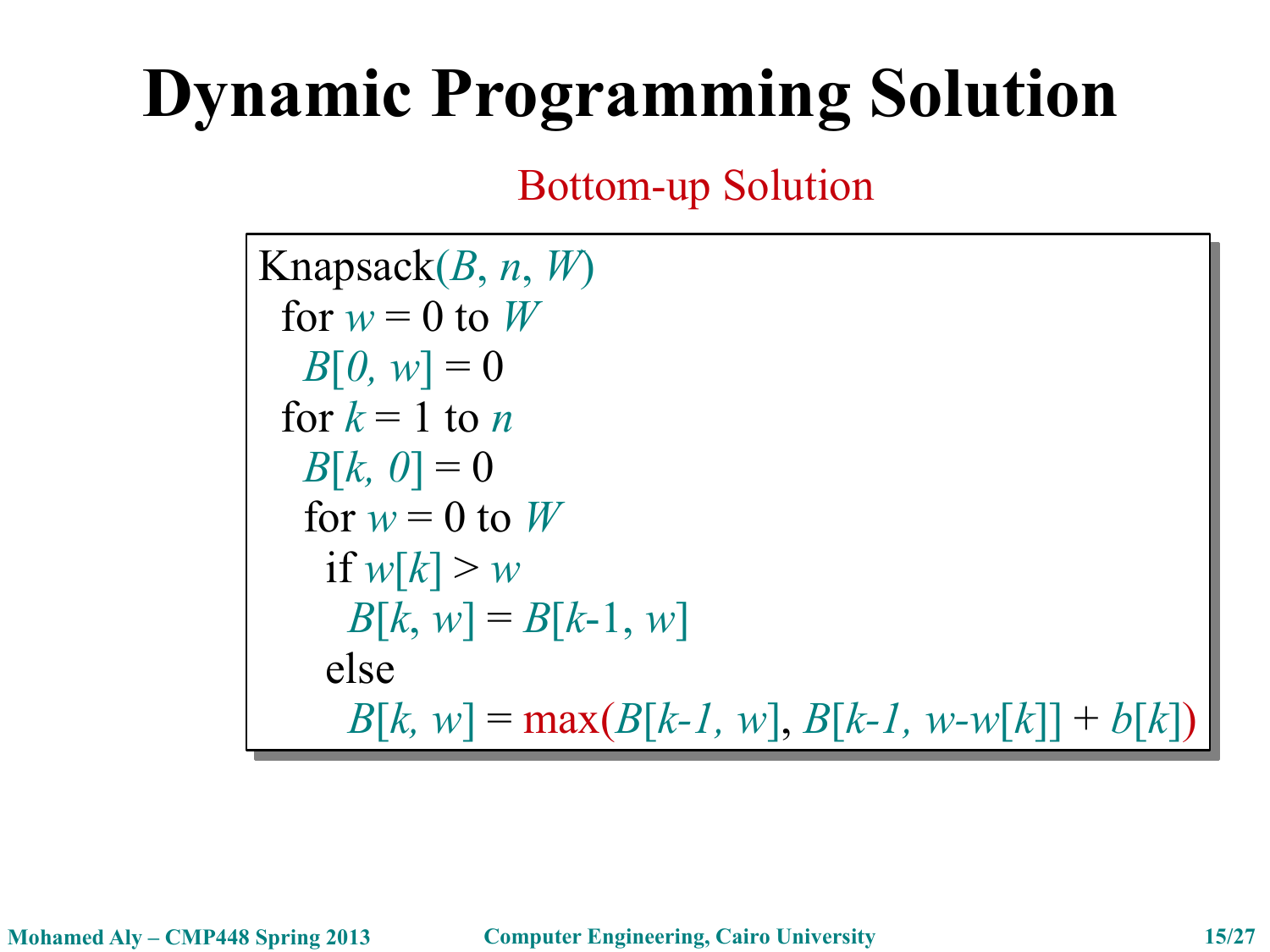## **Dynamic Programming Solution**

Bottom-up Solution

*W n* Knapsack(*B*, *n*, *W*) Knapsack(*B*, *n*, *W*) for  $w = 0$  to  $W$  $B[0, w] = 0$ for  $k = 1$  to *n*  $B[k, 0] = 0$ for  $w = 0$  to  $W$ if  $w[k] > w$ *B*[ $k$ ,  $w$ ] = *B*[ $k$ -1,  $w$ ] else else *B*[*k, w*] = max(*B*[*k-1, w*], *B*[*k-1, w-w*[*k*]] + *b*[*k*]) if  $w[k] > w$ *B*[ $k$ ,  $w$ ] = *B*[ $k$ -1,  $w$ ]

Running time? Θ(*n W*)

**Mohamed Aly – CMP448 Spring 2013 Computer Engineering, Cairo University 16/27**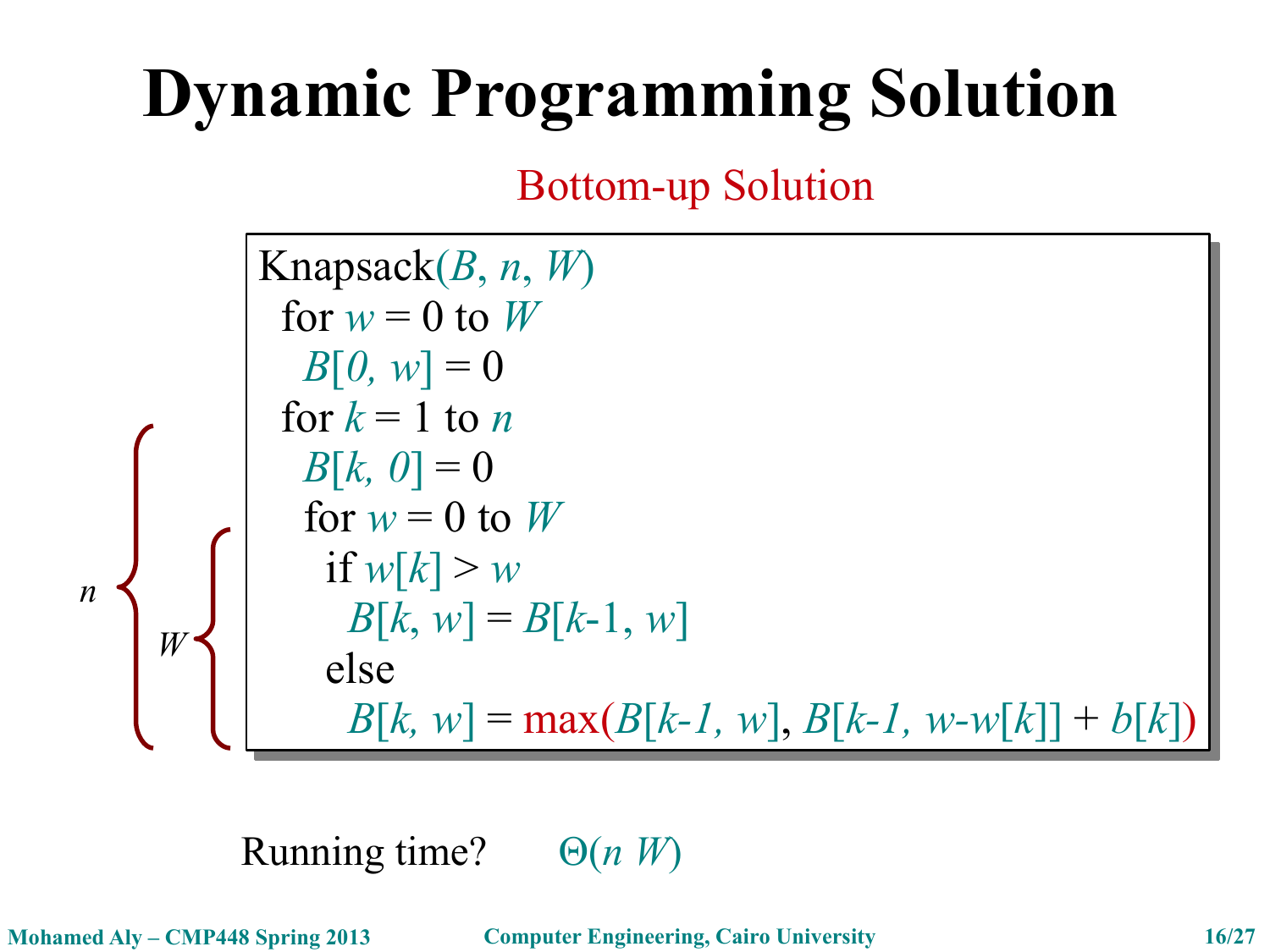## **0-1 Knapsack Summary**

Brute-force solution: takes time *O*(2<sup>n</sup> )

Dynamic Programming solution takes time *O*(*n W*)

What about the Fractional Knapsack problem?

Will solve it using Greedy Algorithms, a design strategy related to Dynamic Programming, that makes locally optimal (*greedy*) choices at each step hoping to arrive at a global optimum.

It works for some problems i.e. finds the global optimum, and not others!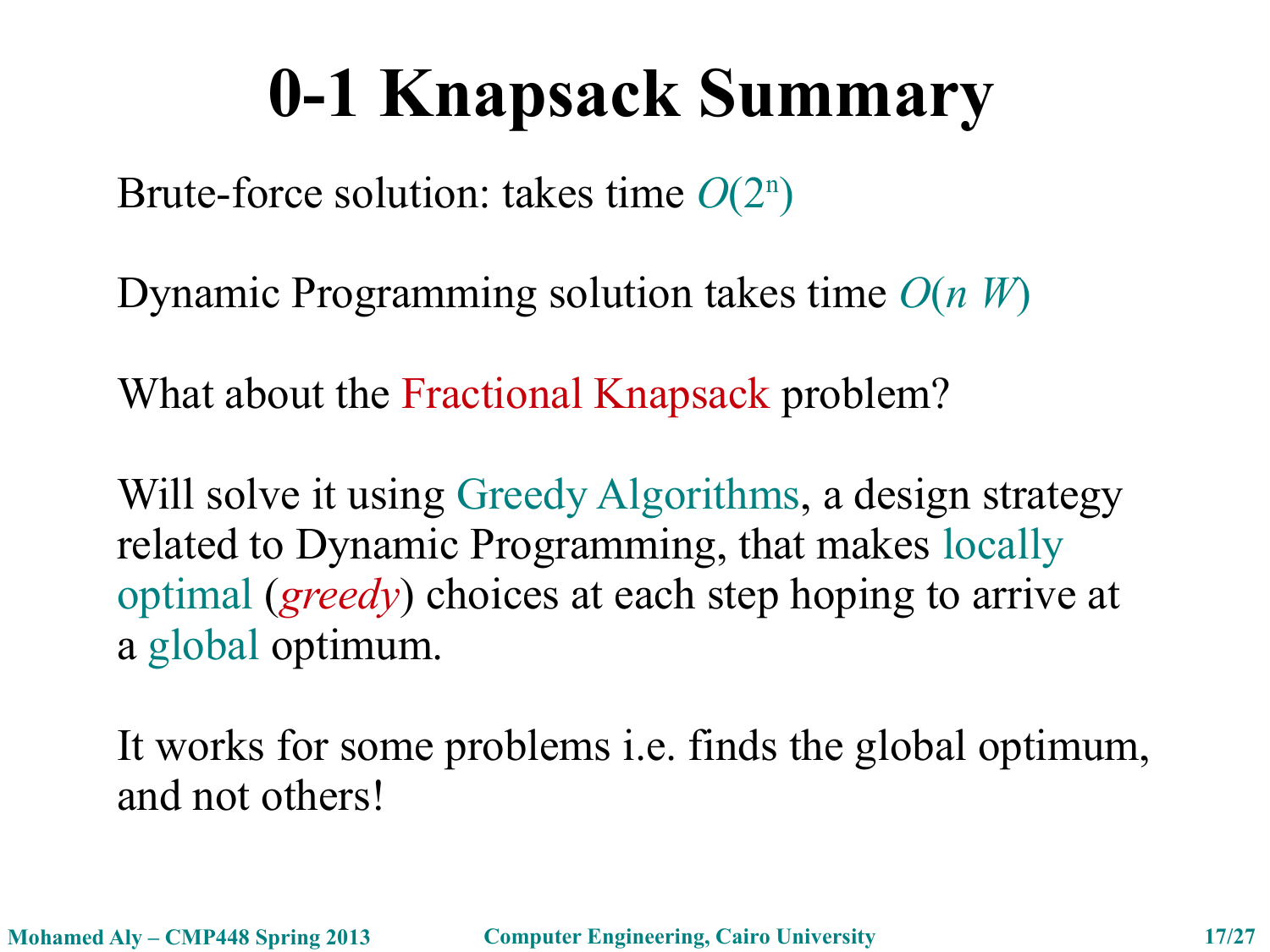## **Greedy Algorithms**

Related to Dynamic Programming, depends on two properties:

#### 1. Optimal substructure

The optimal solution to the main problem contains optimal solutions to subproblems (like DP).

#### 2. Greedy choice

At each step, we only need to solve one subproblem and make one choice, the *greedy* choice i.e. the best choice at the moment (unlike DP).

Finding the locally optimal solutions will get us to the global optimum.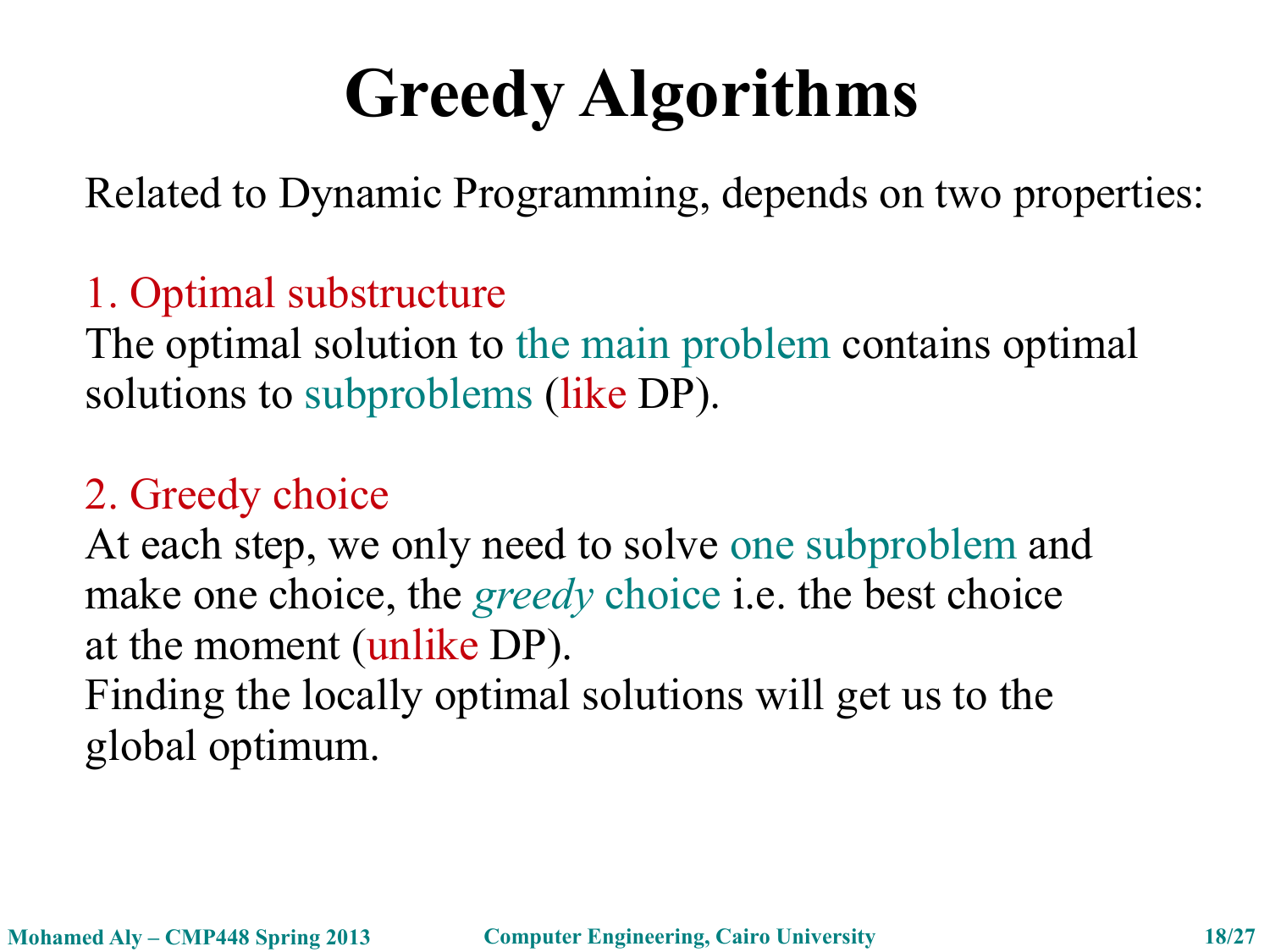## **Greedy Solution for 0-1 Knapsack**

Intuition: We want to pack the knapsack with as much value as possible. So what would be our *greedy* choice?

Choose the item with *maximum* value per Kg.

Does it find the global optimum?

No!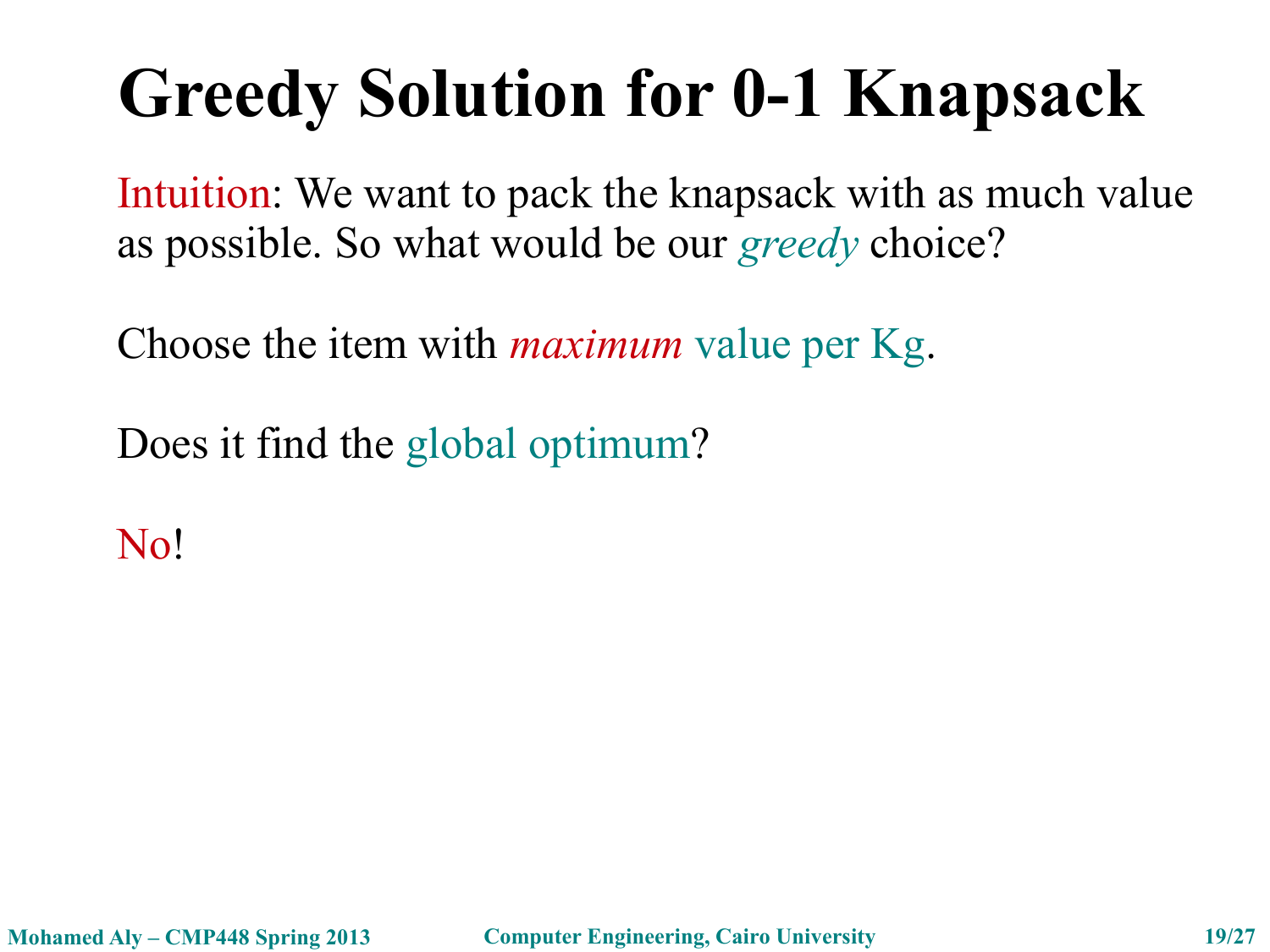

Item 1 has the best value/Kg.

Greedy solution (items  $1 \& 2$ ) = \$70 < the optimum value of \$220!

**Mohamed Aly – CMP448 Spring 2013 Computer Engineering, Cairo University 20/27**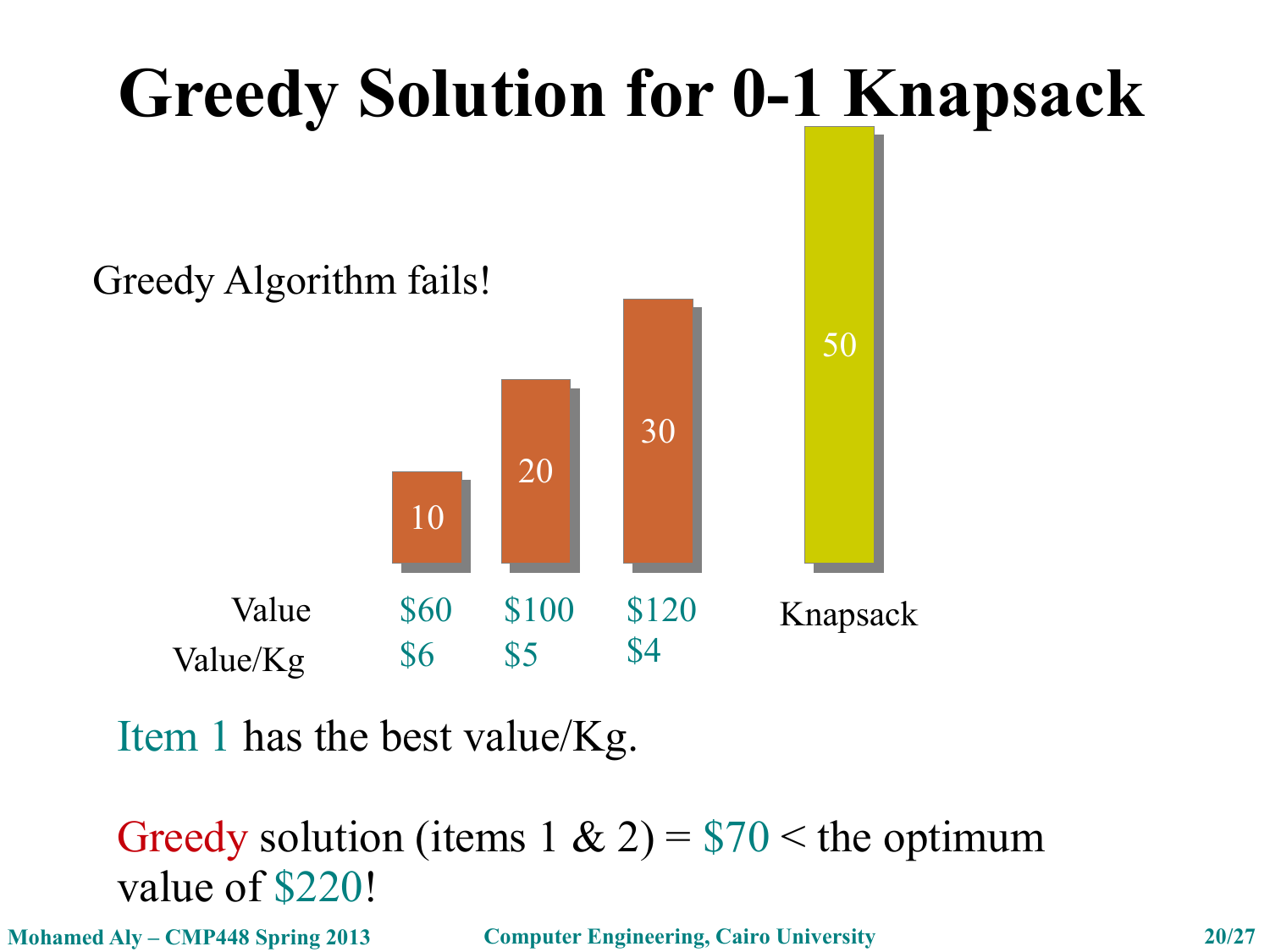## **Greedy Solution for Fractional Knapsack**

Define *b*[*k*] to be the value per Kg for item *k*. The problem is to find fractional weights *x*[*k*] for each item to pack the knapsack such that the total weight does not exceed *W*.

Sort the items by their *b*[*k*] in increasing order. Define *B*[*k,w*] as the *maximum* value obtained from the first *k* items that can fit a knapsack of weight *w*.

We get:  $B[k, w] = x[k] b[k] + B[k-1, w - x[k]]$  $x[k] = \min(w[k], w)$ Amount we are taking from item *k* Solution of the subproblem *Greedy* choice *= Maximum* amount we can take from item *k*

**Mohamed Aly – CMP448 Spring 2013 Computer Engineering, Cairo University 21/27**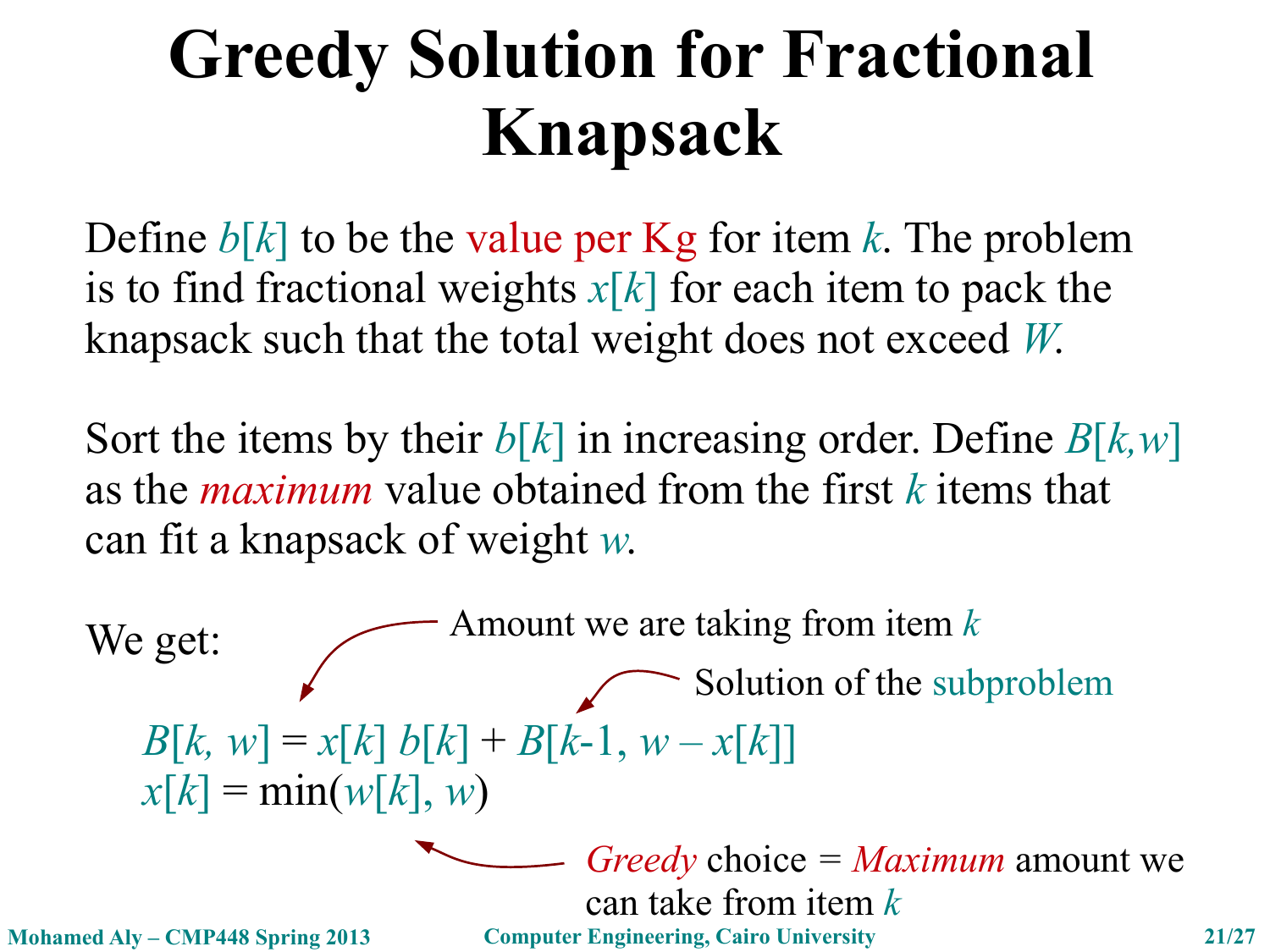## **Greedy Solution for Fractional Knapsack**

 $B[k, w] = x[k] b[k] + B[k-1, w - x[k]]$  $x[k] = min(w[k], w)$ 

Optimal Substructure

If  $B[k, w]$  is the optimal solution for *k* and *w*, then *B*[ $k$ -1,  $w$ - $x[k]$ ] is the optimal solution for  $k$ -1 and  $w$ - $x[k]$ .

Proof: (Cut and paste argument) Assume that *B*[*k-*1*, w-x*[*k*]] is not optimal. Then there exists another choice of  $x[i]$  for  $i = 1 \ldots k-1$ that provides bigger value. Therefore we can substitute these choices and add to them *x*[*k*] to find a value better than  $B[k, w]$ , which is a contradiction.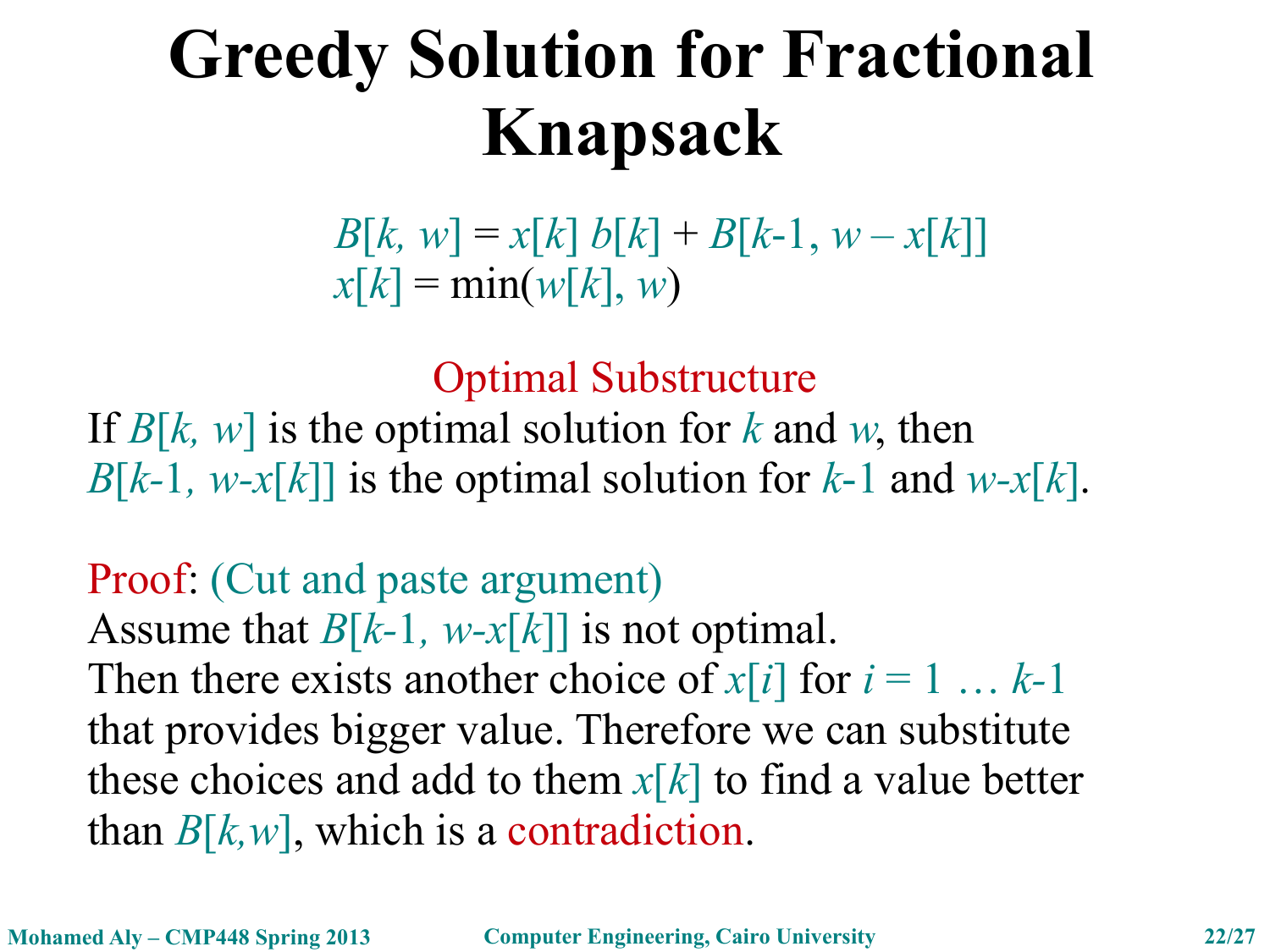## **Greedy Solution for Fractional Knapsack**

 $B[k, w] = x[k] b[k] + B[k-1, w - x[k]]$  $x[k] = min(w[k], w)$ 

#### Greedy Choice Property

If  $B[k, w]$  is the optimal solution for k and w, then the greedy choice  $x[k] = min(w[k], w)$  where  $b[k]$  is largest value per Kg is part of the the optimal solution.

#### Proof: (Cut and paste argument)

Assume that  $x[k] < min(w[k], w)$ . Since  $b[k] > b[i] \forall i = 1...k-1$ , we can reduce  $x[k-1]$  and increase  $x[k]$  by the same amount to get a larger *B*[*k, w*], which is a contradiction.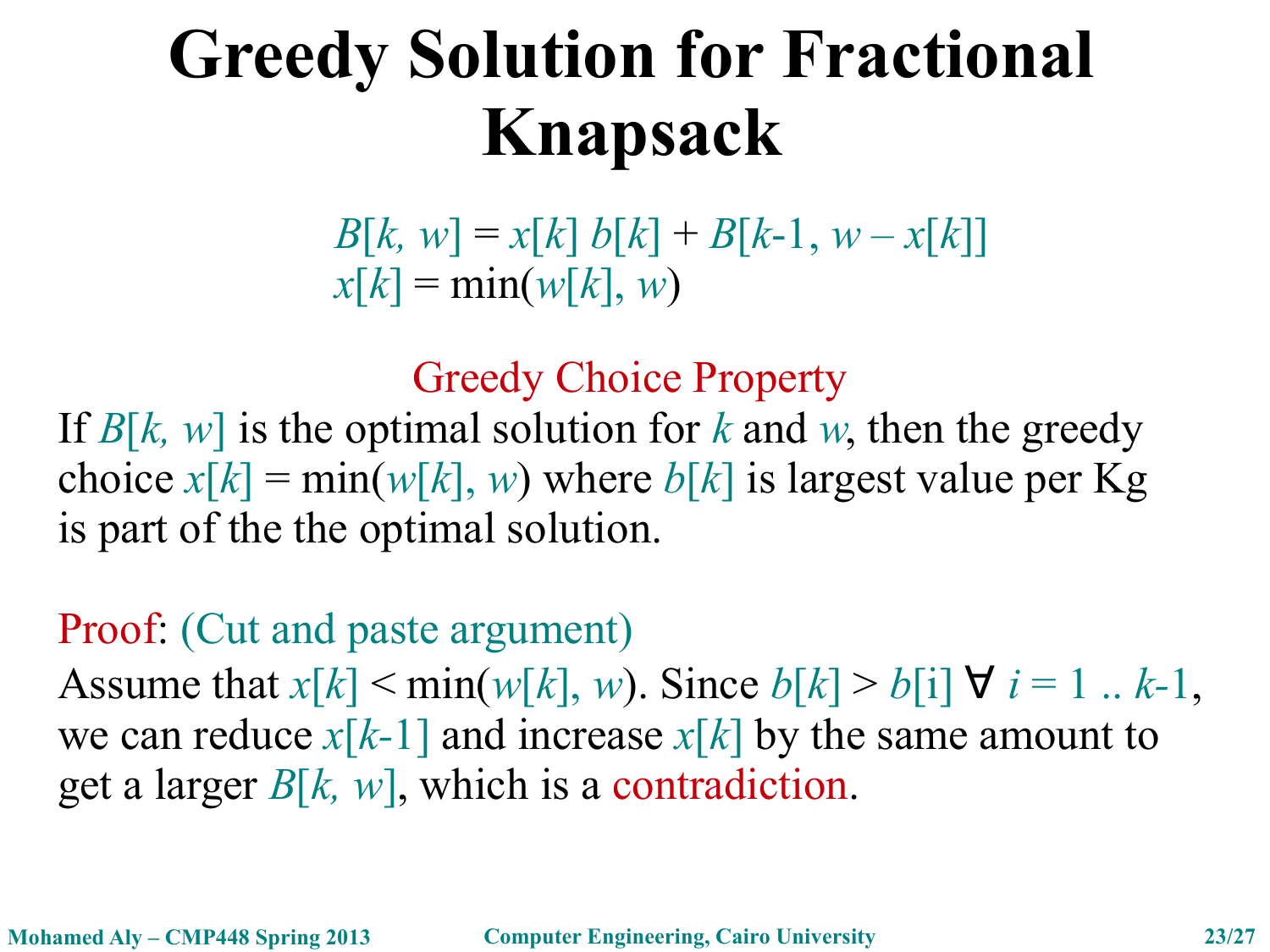### **Recursive Solution for Fractional Knapsack**

Recursive Solution

FKnapsack(*k, w*) FKnapsack(*k, w*)  $x[k] = \min(w[k], w)$  $B[k, w] = x[k] b[k] + FK$ napsack $(k-1, w-x[k])$ 

Running time? Θ(*n* lg *n*)

Time to sort  $+$  recursive calls.

**Mohamed Aly – CMP448 Spring 2013 Computer Engineering, Cairo University 24/27**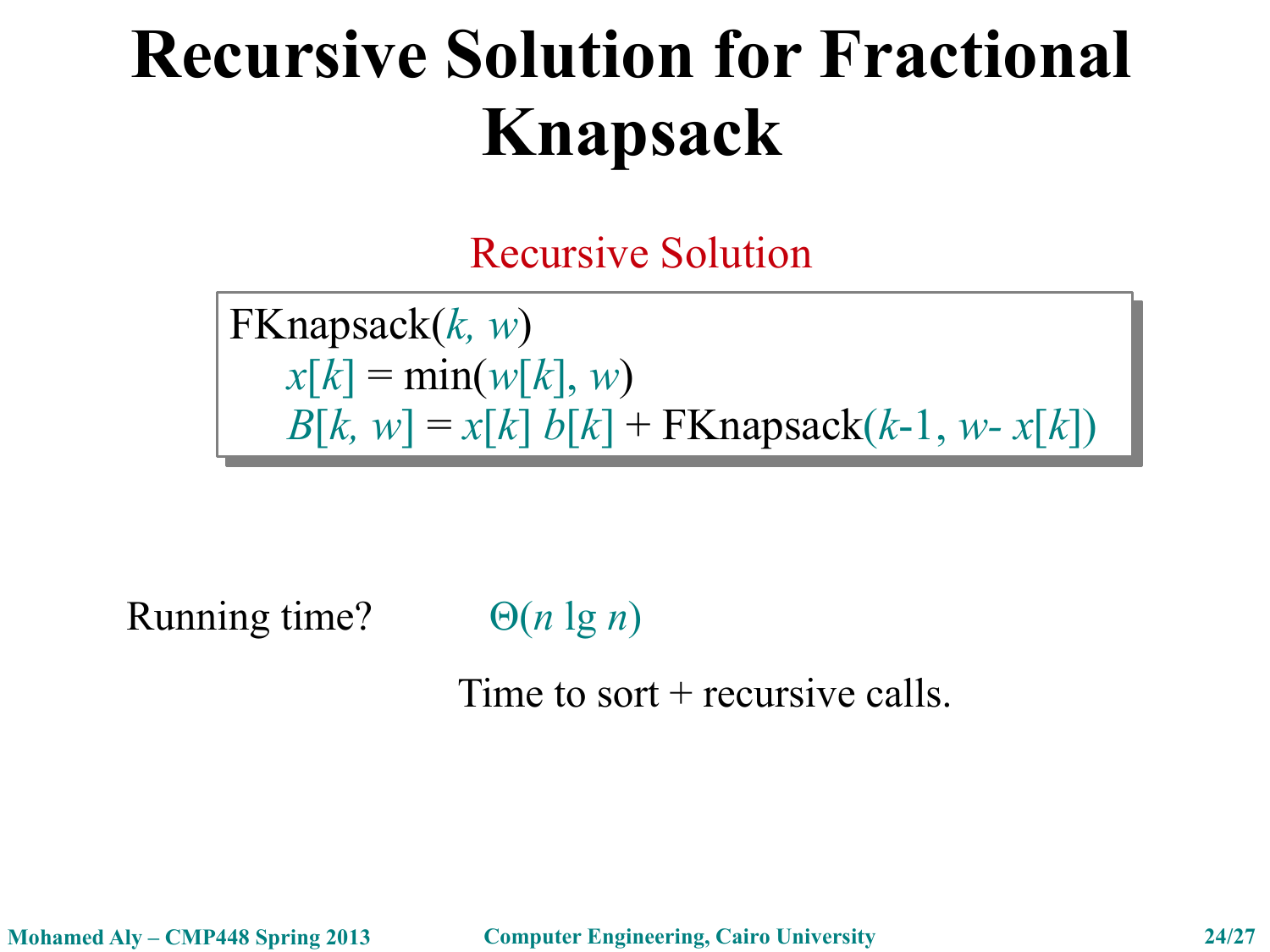## **Recursive Solution for Fractional Knapsack**

Iterative Solution

FKnapsack(*n, W*) FKnapsack(*n, W*)  $B=0$ for  $k = n$  downto 1  $x[k] = min(w[k], W)$  $B \leftarrow x[k] b[k]$  $W = x[k]$ 

**Mohamed Aly – CMP448 Spring 2013 Computer Engineering, Cairo University 25/27**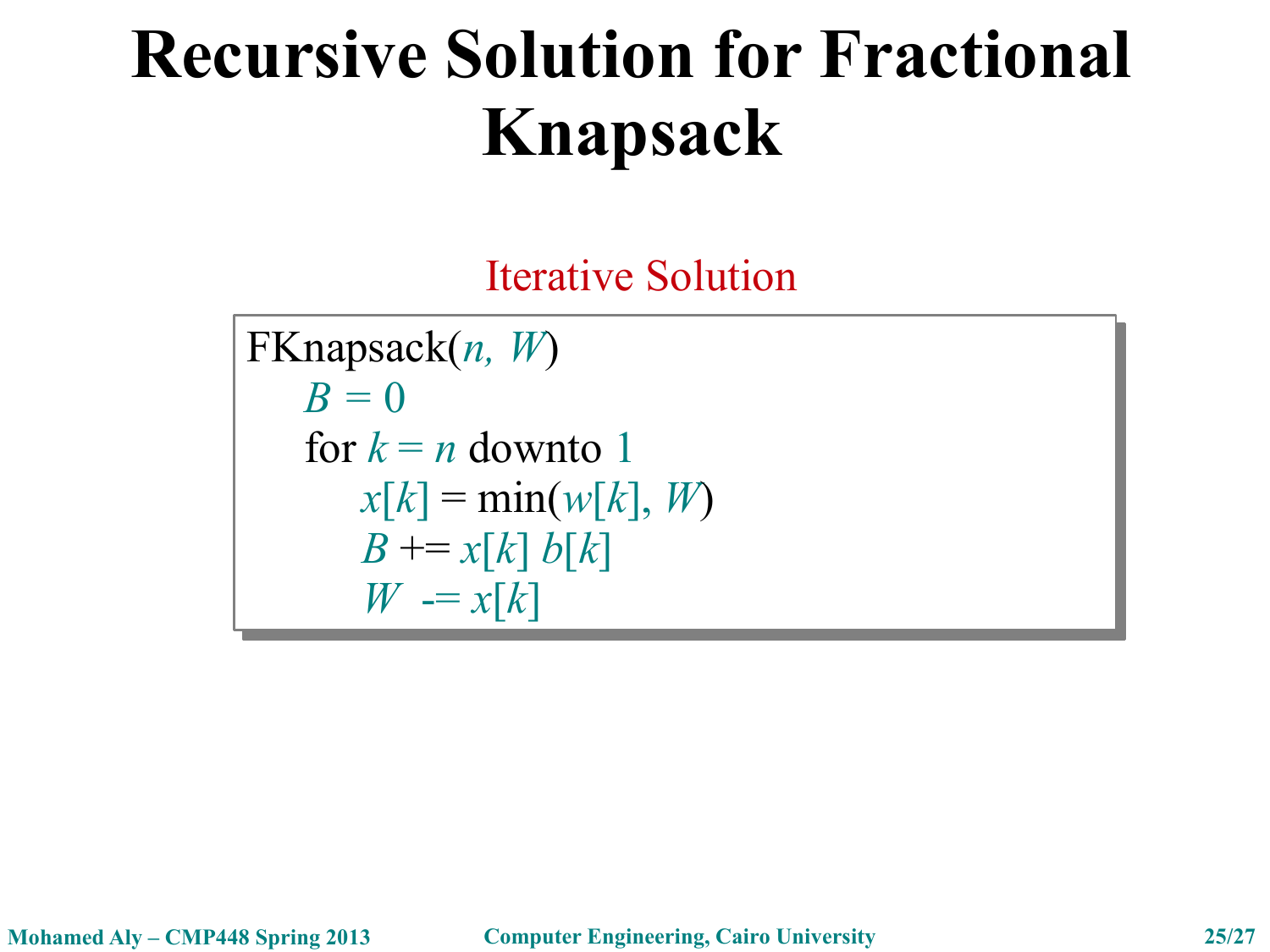## **Fractional Knapsack Summary**

Can solve with greedy algorithms in Θ(*n* lg *n*)

Two properties of Greedy Algorithms:

1. Optimal Substructure

2. Greedy Choice (one subproblem)

Next: Minimal Spanning Trees